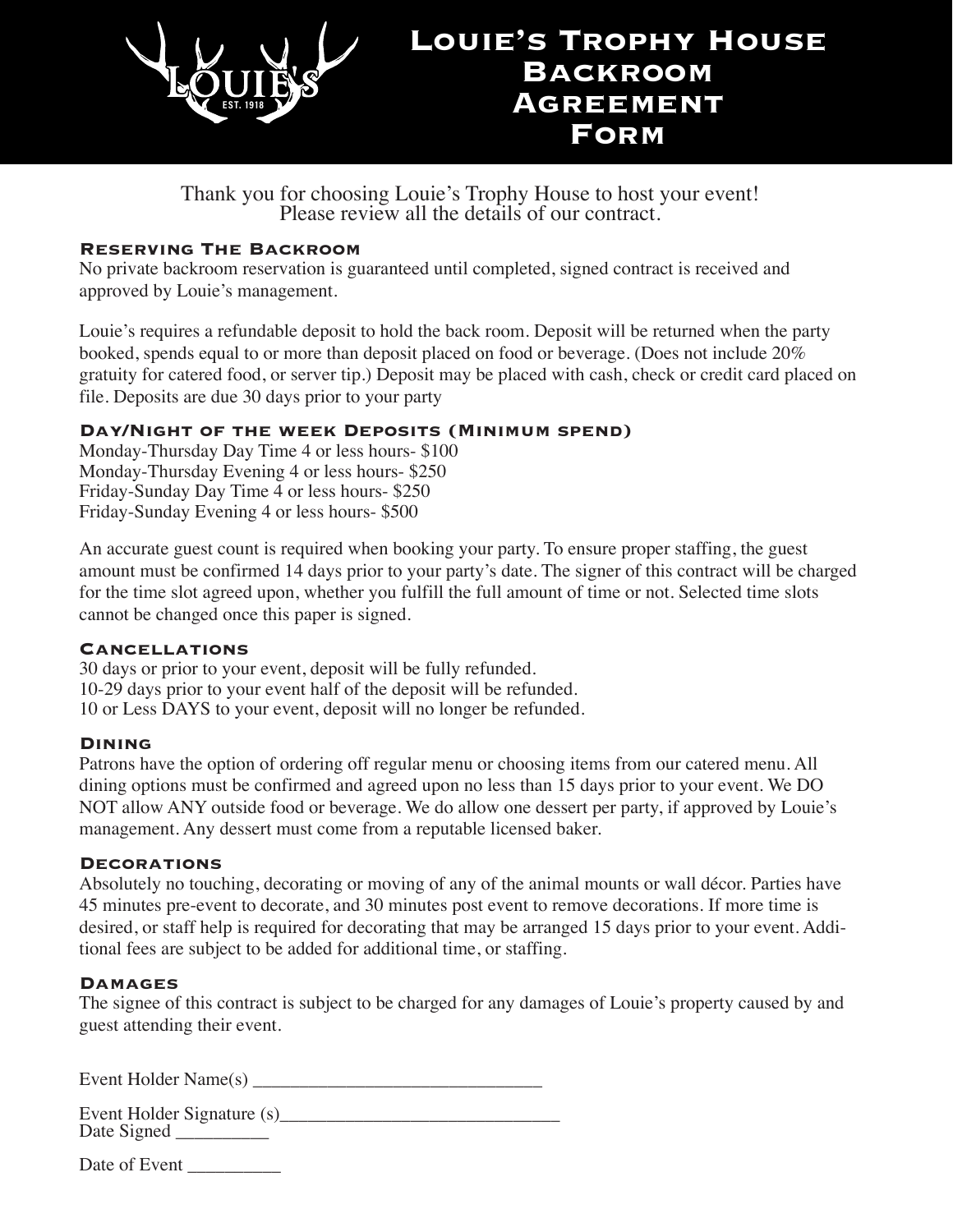Banquet **EST. 1918**

CONTACT reservelouies@gmail.com Louie's Trophy House• 629 Walbridge St. Kalamazoo, MI 49007 • 269-385-9359 Louie's Corner Bar • 7177 West Q Ave. Kalamazoo, MI 49009 • 269-743-7722

# Shareable

### **VEGETABLE** \$2.50 Per person

**Broccoli, carrots, celery, cauliflower, cherry tomatoes, and cucumbers.**

Fruit \$3.25 Per person **Cantaloupe, honeydew, watermelon, pineapple, strawberries, kiwi with raspberry yogurt dip.**

**CHEESE** \$3.25 Per person **Cheddar, Swiss, and pepper jack with assorted crackers.**

### Meat & Cheese **\$4.50 PER PERSON**

**Ham, salami and turkey with American, Swiss, and pepper jack cheese with assorted crackers.** 

## Dips

## Chips & Salsa \$2.00 Per person

**House-made salsa served with bi-colored tortilla chips.** 

### Con Queso \$2.25 Per person

**House-made queso served with bi-colored tortilla chips. Add chili +\$2.75 per person** 

## Spinach & Artichoke Dip \$3.25 Per person

**House-made dip served with flat-bread and tortilla chips.**

### Spicy Smoked Gouda Crab Dip **S4.75 PER PERSON House-made dip served with flat-bread and tortilla**

TRAYS SALADS

### Garden Salad \$4.00 Per person

**Crisp blend of iceberg and romaine lettuce, topped with tomato, cucumber, red onion, shredded jack cheese blend and croûtons. Choice of 2 dressings: Bleu cheese, French, Italian, ranch or 1000 Island**

### Caesar Salad **\$4.50 PER PERSON**

**Romaine lettuce, grated Parmesan and croûtons.** 



Large - \$16 Large - \$17 Large - \$18 Large - \$19

# • Buffalo

## Wings (bone in & boneless)

## \$1.85 Per wing

- **Sauce options: • Louie's cherry cola BBQ**
- **Garlic Parmesan**
- **Cowboy**
- **Sweet & spicy**

**Dry rubs: Lemon pepper or Cajun**

## Pizzas

SMALL FEEDS 2 | LARGE FEEDS 4<br>All pizzas feature whole milk mozzarella cheese with our homemade crust.<br>Small 12" or large 16" Toppings: small 12" + 1.00 and large 16" + 1.50 **EXECUTE THE INSTITUTE OF PERIODIC PROPERTION CONTROVER SHOWS**<br>VEGGIES: onion, green pepper, mushroom, black olive, green olive, pineapple,

**jalapeño, tomato, banana peppers. Gluten-free cauliflower crust available for small pizzas only +3**

| <u>uilleil-liee Caulliuwei Clusi availaule Iul Silla</u> |                     |
|----------------------------------------------------------|---------------------|
| <b>CHEESE</b>                                            | <b>SMALL - \$12</b> |
| 1 TOPPING                                                | <b>SMALL - \$13</b> |
| 2 TOPPING                                                | <b>SMALL - \$14</b> |
| <b>3 TOPPING</b>                                         | <b>SMALL - \$15</b> |
|                                                          |                     |

### MINI Meatballs .35¢ Per meatball

**Mini meatballs tossed with our house pizza sauce and topped with Parmesan cheese.** 

\*NOTICE: THE CONSUMPTION OF RAW OR UNDERCOOKED EGGS, MEAT, POULTRY, SEAFOOD, OR SHELLFISH MAY INCREASE YOUR RISK OF FOOD-BORNE ILLNESS